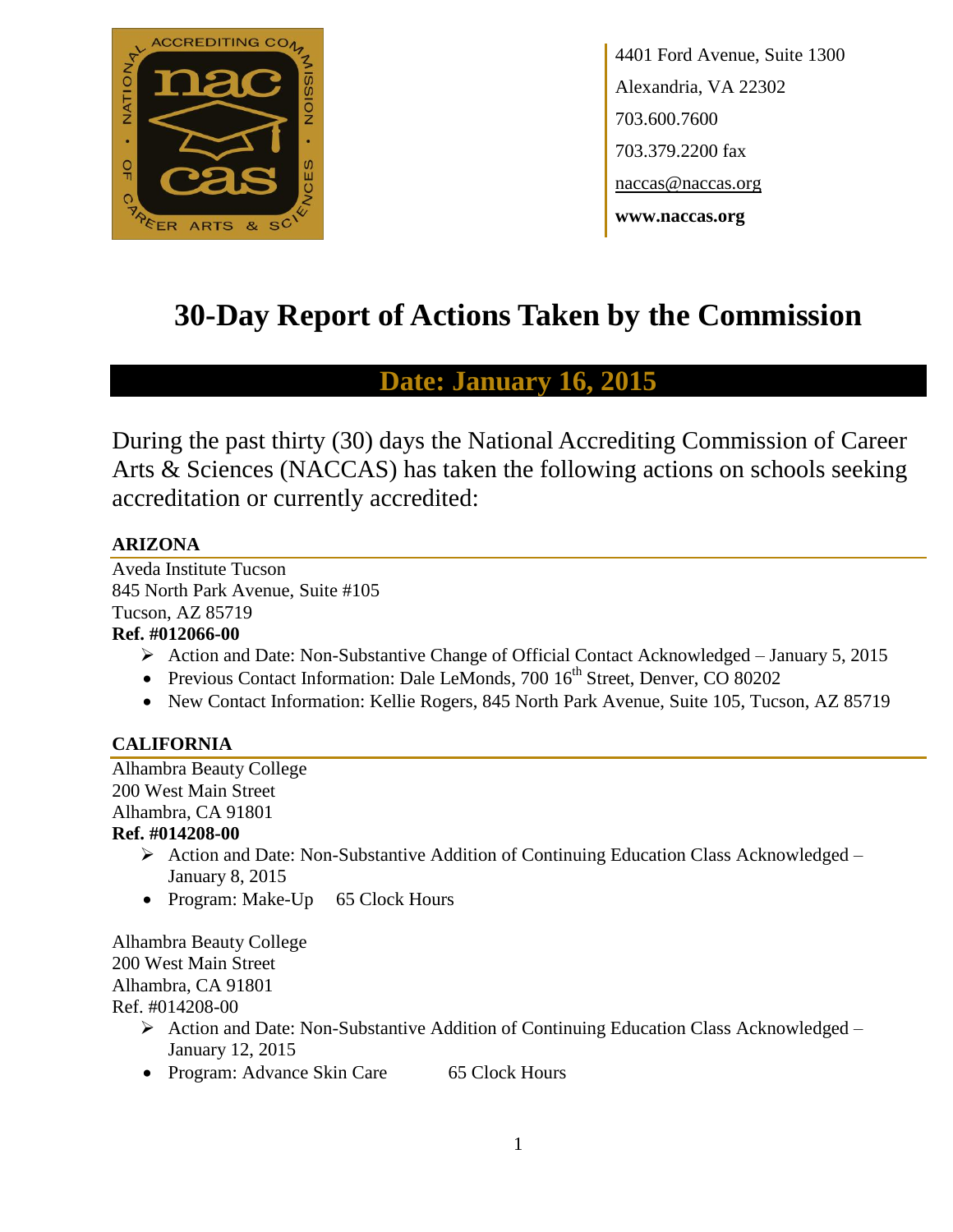**DOE 30-Day E-Notice January 16, 2015**

My Beauty and Barber College 6100 Mack Road, Suite F Sacramento, CA 95823

#### **Ref. #I13005-00**

 $\triangleright$  Action and Date: Change of Control Acknowledged – January 8, 2015

| Previous Ownership:   |       |
|-----------------------|-------|
| Kim Nguyen            | 50%   |
| Aiad Samual           | 49%   |
| Leslie Nguyen-Pickett | $1\%$ |
| New Ownership         |       |
| Kim Nguyen            | 90%   |
| Leslie Nguyen-Pickett | 10%   |
|                       |       |

## **FLORIDA**

Bene's Career Academy 7027 US Highway 19 New Port Richey, FL 34652 **Ref. #019019-00**

- Action and Date: Non-Substantive Change of Name and Removal of Alternate Name Acknowledged – December 19, 2014
- Previous Name of Institution: Bene's International School of Beauty, Inc.
- New Name of Institution: Bene's Career Academy
- Alternate Name Removed: Bene's International School of Beauty

Bene's Career Academy 1486 Pinehurst Drive Spring Hill, FL 34606 **Ref. #B19019-01**

- Action and Date: Non-Substantive Change of Name and Removal of Alternate Name Acknowledged – December 29, 2014
- Previous Name of Institution: Bene's International School of Beauty Spring Hill
- New Name of Institution: Bene's Career Academy
- Alternate Name Removed: Bene's International School of Beauty

## Cozmo Beauty School

10347 Bonita Beach Road, Unit 103

Bonita Springs, FL 34135

## **Ref. #019118-00**

 $\triangleright$  Action and Date: Change of Control Visit Acknowledged and Accreditation Continued – January 8, 2015

## **GEORGIA**

Atlanta Beauty & Barber Academy 6088 Buford Highway Doraville, GA 30340 **Ref. #020035-00**

- Action and Date: Change of Corporate Name Acknowledged December 29, 2014
- Previous Corporation Name: Atlanta Beauty Academy I, LLC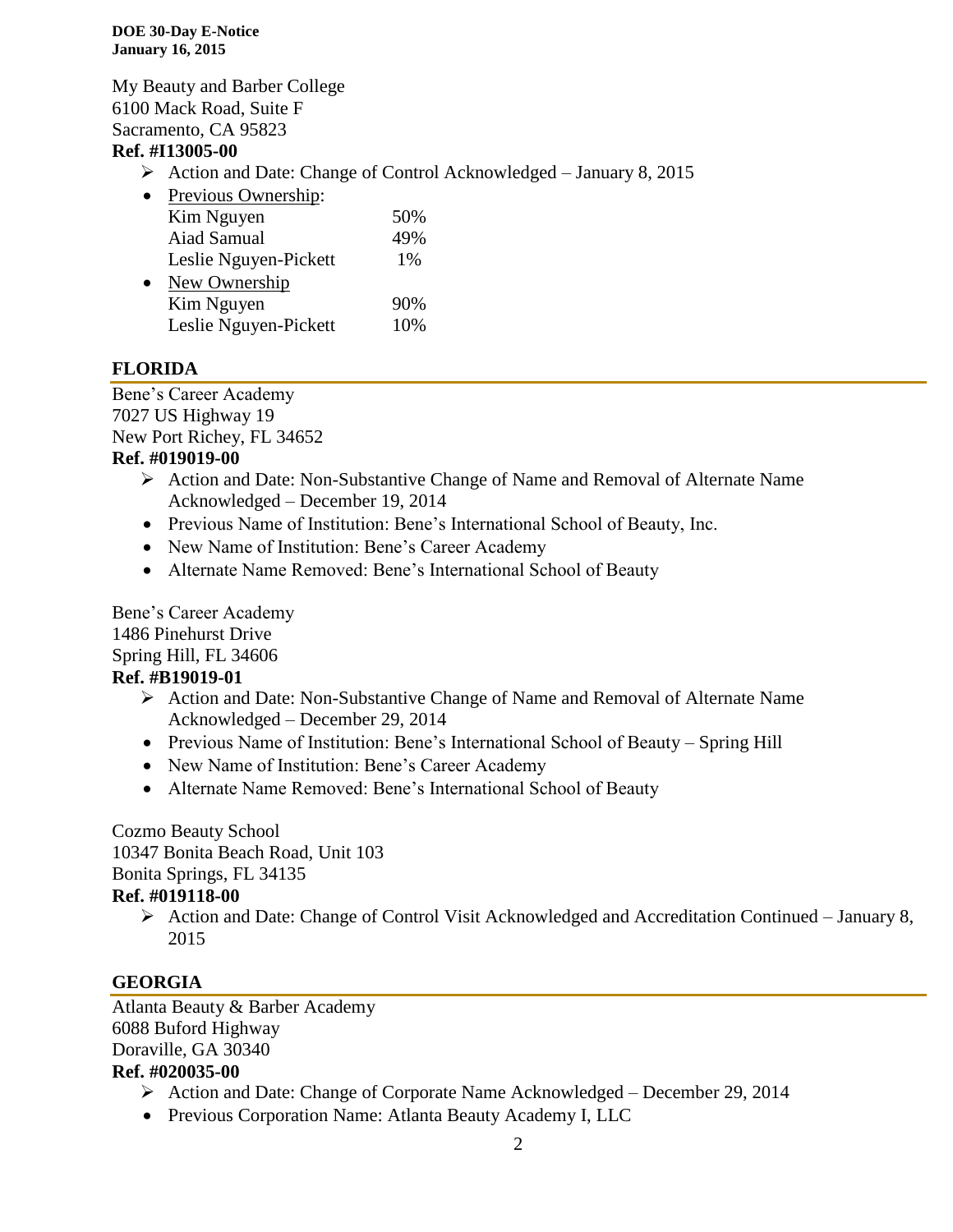• New Corporation Name: Atlanta Beauty & Barber Academy, LLC

### **ILLINOIS**

Tricoci University of Beauty Culture, LLC Previous Ref. #A23170-01 264 South Randall Road Elgin, IL 60123

## **Ref. #P23170-01**

 $\triangleright$  Action and Date: Provisional Additional Location Accreditation Granted (Met Stipulation) – January 8, 2015

## **IOWA**

La' James International College Previous Ref. #A25025-01 4444 1<sup>st</sup> Avenue NE, Suite 410 & 12 Cedar Rapids, IA 52402 **Ref. #P25025-01**

## Action and Date: Provisional Additional Location Accreditation Granted – January 8, 2015

## **KANSAS**

Crave Beauty Academy 3804 West Douglas Wichita, KS 67203

## **Ref. #026026-00**

- $\triangleright$  Action and Date: Non-Substantive Change of Name and Alternate Name Approved January 12, 2015
- Previous Name: Xenon International Academy
- New Name: Crave Beauty Academy
- Previous Alternate Name: Xenon Academy

Xenon International Academy - Wichita

• New Alternate Name: Crave Academy

## **MICHIGAN**

Taylortown School of Beauty, Inc. DBA Dorsey School of Beauty 23125 Ecorse Road Taylor, MI 48180

## **Ref. #032059-00**

- $\triangleright$  Action and Date: Non-Substantive Change of Expanded Campus Facility Approved (Met Stipulation) – December 19, 2014
- Expanded Campus Facility: 23129 Ecorse Road, Taylor, MI 48180

## **MISSOURI**

Crave Beauty Academy 15435 Clayton Road Ballwin, MO 63011

## **Ref. #B26026-01**

- Action and Date: Non-Substantive Change of Name and Alternate Name Approved January 12, 2015
- Previous Name: Xenon International Academy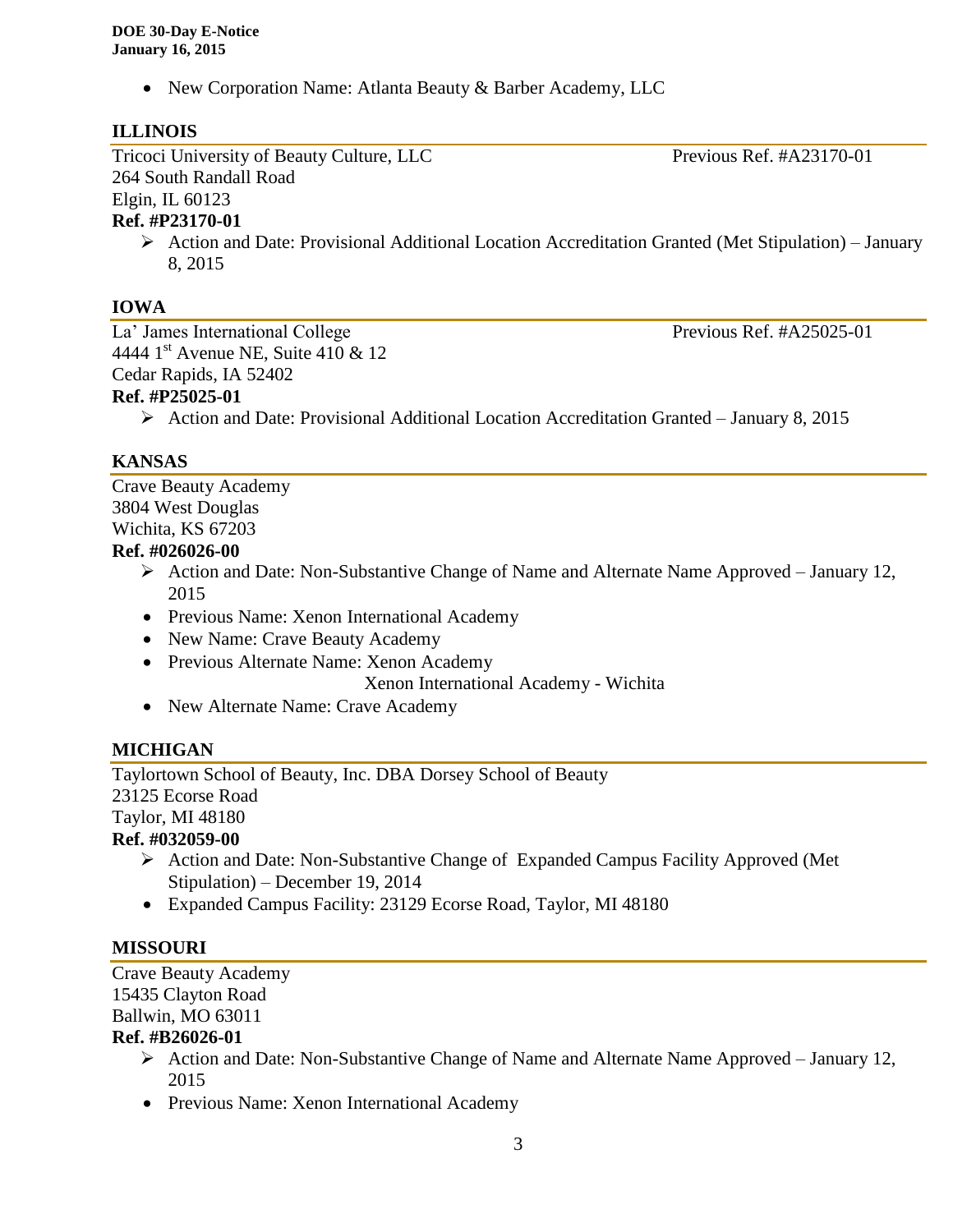- New Name: Crave Beauty Academy
- Previous Alternate Names: Xenon Academy
- New Alternate Name: Crave Academy

#### **NORTH CAROLINA**

Park West Barber School 3120 Wilkinson Boulevard, Suite D-1 Charlotte, NC 28208

#### **Ref. #B43044-02**

 Action and Date: Change of Location Visit Acknowledged and Accreditation Continued – January 8, 2015

Regency Job Training Institute 1151 North Bragg Boulevard

Spring Lake, NC 28390

#### **Ref. #I11086-00**

- $\triangleright$  Action and Date: Non-Substantive Change of Expanded Campus Facilities Acknowledged January 12, 2015
- Expanded Campus: 108 North Main Street, Spring Lake, NC 28390

#### **OKLAHOMA**

River Valley Cosmetology Institute, LLC 1309 South Broadway Poteau, OK 74953 **Ref. #046072-00** Action and Date: Update of Owner Name Acknowledged – December 29, 2014 • Previous Owner Information: River Valley Cosmetology Institute, LLC 100% April McCroskey 100% • Updated Ownership Information: River Valley Cosmetology Institute, LLC 100% April R. Huff 100% Totally Cosmo School of Modern Cosmetology 1404 South Park Drive Broken Bow, OK 74728 **Ref. #I12007-00**

- Action and Date: Addition of New Program Acknowledged January 12, 2015
- New Program: Barbering 1500 Clock Hours

#### **TEXAS**

Aveda Institute – Corpus Christi Previous Ref. #B53194-01 5488 South Padre Island Drive, Suite 2056 Corpus Christi, TX 78411 **Ref. #053194-00**

Action and Date: Additional Location to Main Re-Designation Approved – December 29, 2014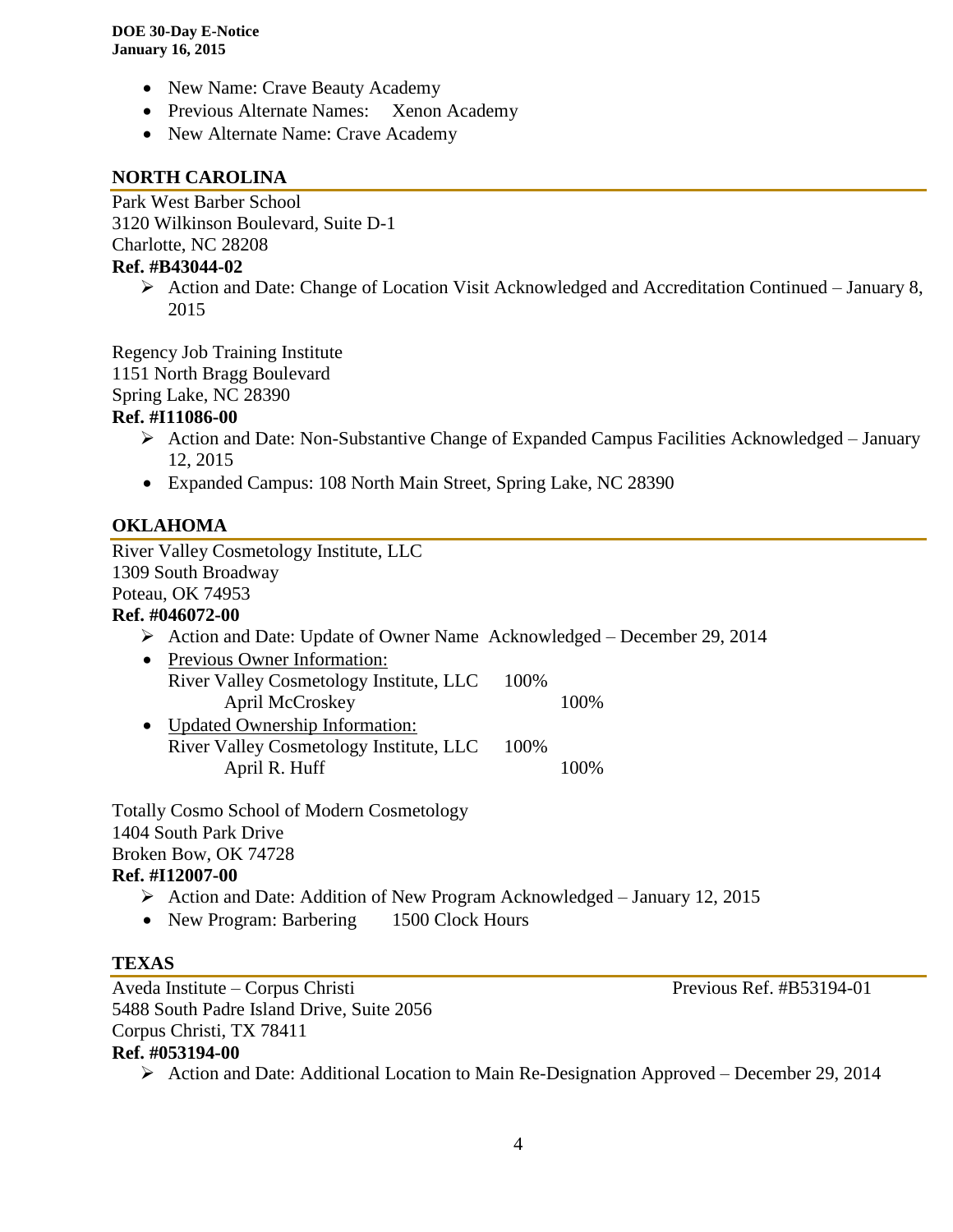**DOE 30-Day E-Notice January 16, 2015**

Aveda Institute – San Antonio Previous Ref. #053194-00 21003 Encino Commons, Suite 121 San Antonio, TX 78259

#### **Ref. #B53194-01**

Action and Date: Main to Additional Location Re- Designation – December 29, 2014

### **VIRGINIA**

Park West Barber School 13800 Coppermine Road Herndon, VA 20171 **Ref. #P43044-04**

- Action and Date: Change of Location, Category 1 Approved with Stipulations November 26, 2014 (CORRECTED LETTER dated December 19, 2014)\*
- Previous Location: 13800 Coppermine Road, Herndon, VA 20171
- New Location: 5834 D. N. Kings Highway, Alexandria, VA 22303

**\*This is a correction to an action letter dated November 26, 2014 and previously reported to the Department via E-Notice. NACCAS' original letter noted an incorrect new location address. This letter reflects the correct new location address of the institution. NACCAS has updated its records to reflect this change.**

Dermal Science International Aesthetics & Nail Academy

11301 Sunset Hills Road, Suite A5

Reston, VA 20190

#### **Ref. #056066-00**

- $\triangleright$  Action and Date: Non-Substantive Change for Expanded Campus Facility Acknowledged December 19, 2014
- Expanded Campus Facility: 11301 Sunset Hills Road, Suite A1, Reston, VA 20190

Bristol School of Hair Design 805 Commonwealth Avenue Bristol, VA 24201 **Ref. #I12014-00**

- Action and Date: Change of Mailing Address Acknowledged January 12, 2015
- Previous Corporate Mailing Address: P.O. Box 2021, Bristol, VA 24203
- New Corporate Mailing Address: 805 Commonwealth Avenue, Bristol, VA 24201

## **WASHINGTON**

Tint School of Makeup & Cosmetology 300 Pine Street Seattle, WA 98101 **Ref# P53073-02**

- $\triangleright$  Action and Date: Non-Substantive Change of Expanded Campus Facilities Acknowledged January 8, 2015
- Expanded Campus: 300 Pine Street,  $7<sup>th</sup>$  Floor, Seattle, WA 98101

Northwest Hair Academy- Bellingham 4192 Meridian Street Bellingham, WA 98226 **Ref. #P57040-02**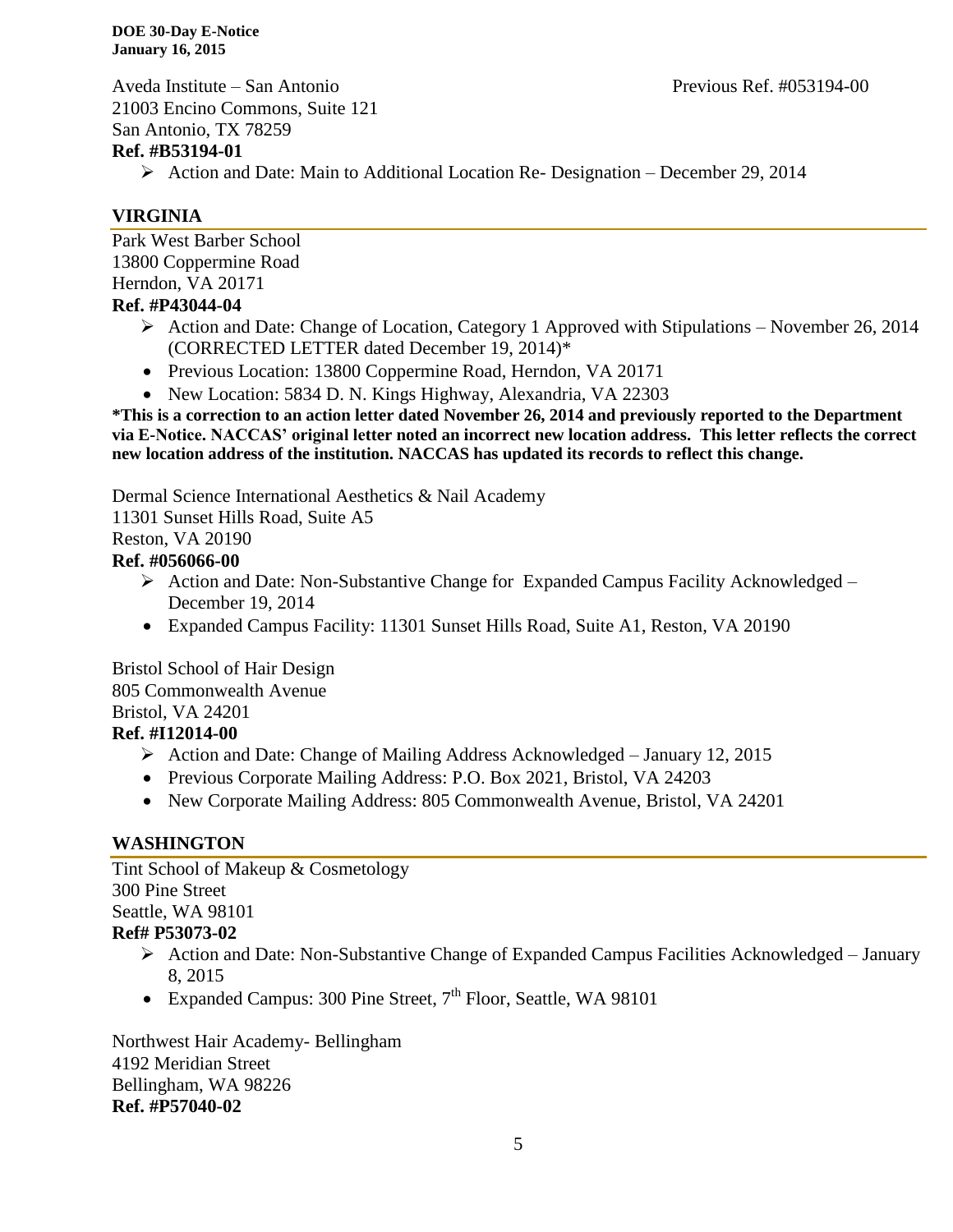Action and Date: Teach Out Plan Approved – January 8, 2015

Studio Beauty School 2824 North Monroe Street Spokane, WA 99205 **Ref. #057070-00**

#### Action and Date: Non-Substantive Change of Ownership Acknowledged – December 19, 2014

| $\bullet$ | Previous Ownership:    |      |        |
|-----------|------------------------|------|--------|
|           | Sky, Inc.              | 100% |        |
|           | <b>Wesly Marburger</b> |      | 50.00% |
|           | <b>Vicky Marburger</b> |      | 50.00% |
| $\bullet$ | New Ownership:         |      |        |
|           | Sky, Inc.              | 100% |        |
|           | <b>Vicky Marburger</b> |      | 100%   |
|           |                        |      |        |

#### **WISCONSIN**

Empire Beauty School 940 Hansen Road Ashwaubenon, WI 54304 **Ref. #B48041-12**

#### $\triangleright$  Action and Date: Change of Location Approved – January 8, 2015

- Previous Location: 2575 West Mason Street, Green Bay, WI 54304
- New Location: 940 Hansen Road, Ashwaubenon, WI 54304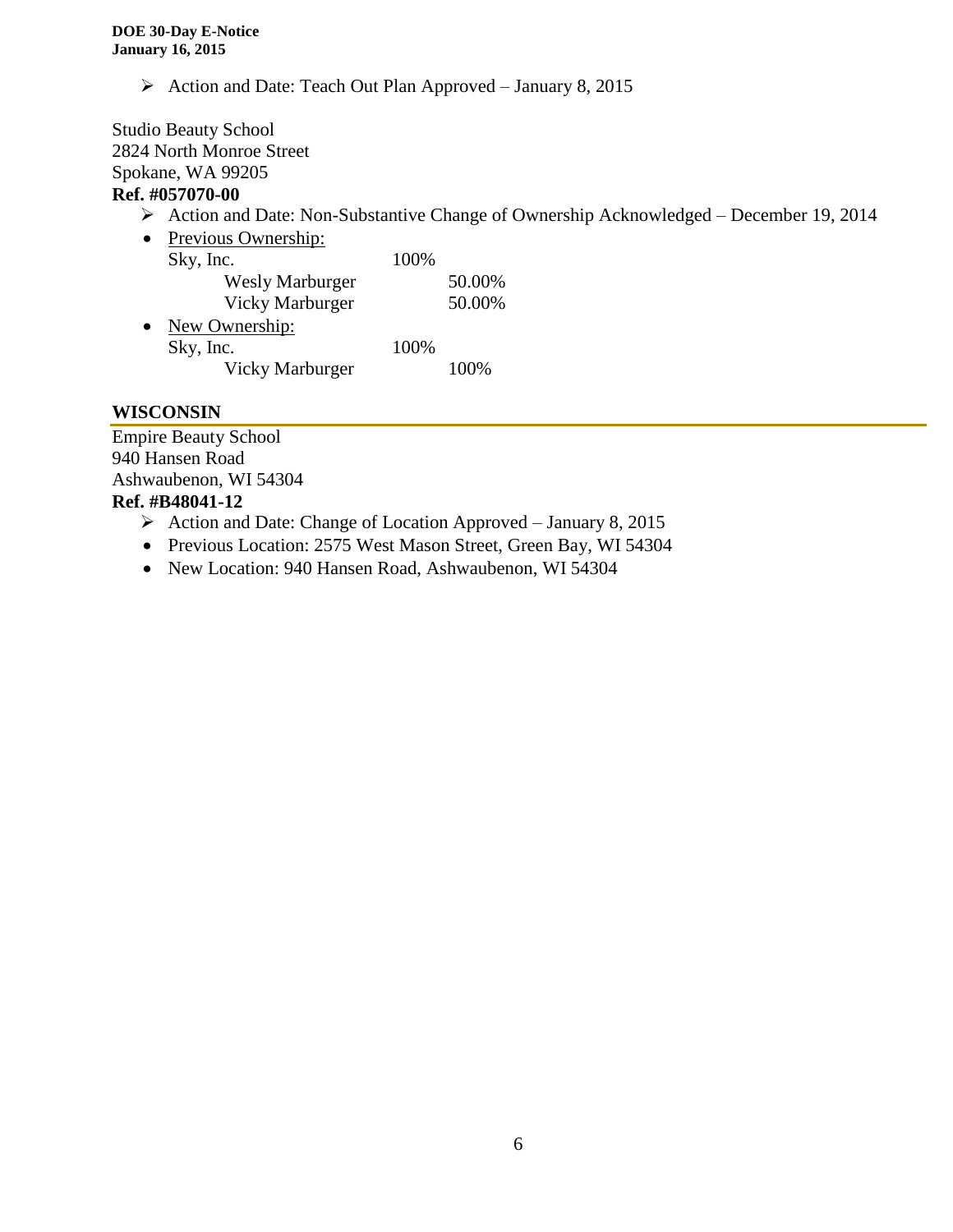#### **To The Following:**

## **United States Department of Education**

- **Ms. Kathleen Hochhalter- Special Assistant-- Administrative Actions & Appeals Division**
- **MS. Mary Gust- Director-- Administrative Actions & Appeals Division**
- **Department of Education Accreditation Division- USDOE-- Washington, DC**
- Ms. Cathy Sheffield- Accreditation & State Liaison Office-- USDOE--- Washington, DC
- **MS. Rachael Shultz- Accreditation and State Liaison Office-- USDOE --- Washington, DC**
- Ms. Lauren Pope- Administrative Actions and Appeals Services Group-- Washington, DC
- Ms. Patrice Fleming-Team Leader-- School Participation Team--- Boston/New York
- **MS. Betty Coughlin- Area Case Director-- School Participation Team--- Boston/New York**
- Ms. Tracy Nave-Team Leader-- School Participation Team--- Boston/New York
- **Mr. Christopher Curry- Team Leader-- School Participation Team--- Boston/New York**
- Ms. Martina Fernandez-Rosario- Acting Area Case Director-- School Participation---
- **San Francisco/Seattle**
- **Ms. Kerry O'Brien- Team Leader-- School Participation Team--- Denver**
- **Mr. Michael Frola- Area Case Director-- School Participation Team--- Philadelphia**
- **MS. Nancy Paula Gifford- Area Case Director-- School Participation Team--- Philadelphia**
- Ms. Sherrie Bell- Compliance Manager—School Participation Team--- Philadelphia
- Mr. Jesus Moya- Team Leader-- School Participation Team--- Dallas
- **MS. Kim Peeler- Team Leader-- School Participation Team--- Dallas**
- **Ms. Cynthia Thorton- Area Case Director for Region 6-- School Participation Team--- Dallas**
- **Mr.** Christopher Miller-Team Leader-- School Participation Team--- Atlanta
- Mr. Ralph Lobosco- Area Case Director-- School Participation Team--- Kansas City
- Mr. Douglas Parrott- Area Case Director-- School Participation Team--- Chicago/Denver
- **MS. Carolyn White-Team Director-- School Participation Team--- South Central**

#### **Accreditors**

- **Mr. Bill Larkin- Executive Director-- ACCET**
- **Mr. Michale McComis, Ed.D.- Executive Director-- ACCSC**
- Mr. Albert Gray, Ph.D.- Executive Director-- ACICS
- **Dr.** Gary Puckett- Executive Director-- COE

## **State Authorities**

- **Mr.** Bob McKee- AL State Board of Cosmetology-- Montgomery, AL
- Ms. Theresa Bunch- AZ State Board of Cosmetology-- Tempe, AZ
- Ms. Kelli Kersey- AR Department of Health (Section Chief, Cosmetology)-- Little Rock, AR
- Mr. Charles Kirkpatrick- AR State Board of Barber Examiners-- Little Rock, AR
- Ms. Kristy Underwood- CA Board of Barbering & Cosmetology-- Sacramento, CA
- Ms. Christine Jones- CA Board of Barbering & Cosmetology-- Sacramento, CA
- **Ms. Leeza Rifredi** Licensing Manager BPPE--CA
- Ms. Joanne Wenzel Bureau Chief BPPE—CA
- Ms. Yvette Johnson Enforcement Chief BPPE CA
- **Ms. Pamela Goens- CO Office of Barber & Cosmetology Licensure-- Denver, CO**
- **Mr. Douglas Parrott- Area Case Director-- School Participation Team—Denver, CO**
- Ms. Janet Brancifort- CT Examining Board for Barbers, Hairdressers, & Cosmeticians-- Hartford, CT
- Ms. Judy Letterman- DE Board of Cosmetology & Barbering-- Dover, DE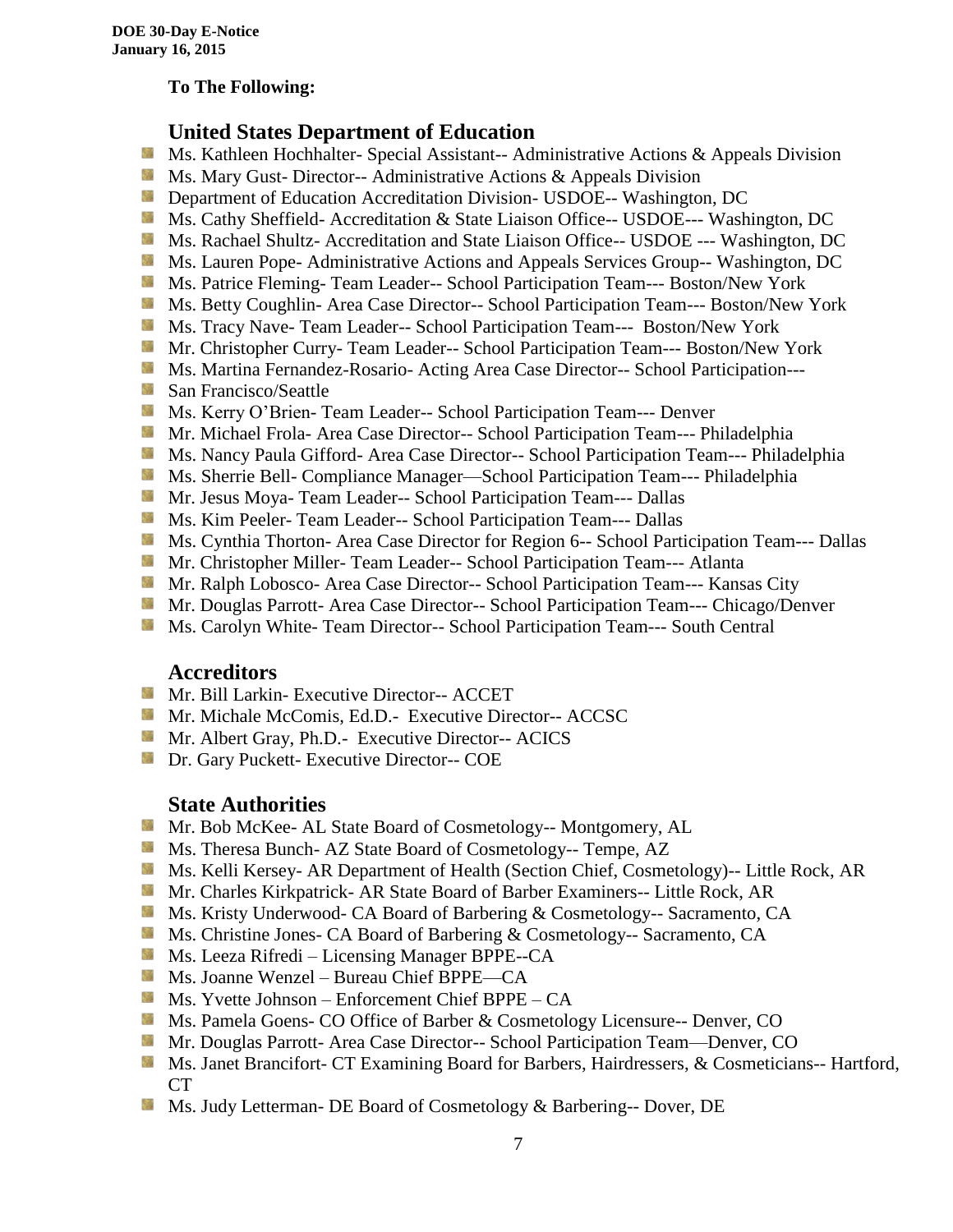- S. Mr. Clifford Cooks- DC Department of Consumer & Regulatory Affairs-- Washington, DC
- Ms. Robyn Barineau- FL State Board of Cosmetology & Barbers Board-- Tallahassee, FL
- Mr. Josh Waters- GA State Board of Cosmetology & GA Board of Barbers-- Macon, GA
- **Ms. Margaret Guerrero- Guam Board of Barbering & Cosmetology-- Mangilao, Guam**
- **Ms. Laureen Kai- HI Barbering & Cosmetology Department-- Honolulu, HI**
- **Ms.** Tana Cory- ID Bureau of Occupational Licenses-- Boise, ID
- Ms. Valerie Fenske Idaho State Board of Education ID
- **Ms. Keri Ginger- IL Department of Financial & Professional Regulation-- Springfield, IL**
- Side. Ms. Tracy Hicks- IN Professional Licensing Agency-- Indianapolis, IN
- Ms. Susan Reynolds- Iowa Board of Cosmetology Arts & Sciences—Des Moines, IA
- Ms. Chiquita C. Coggs- KS State Board of Cosmetology-- Topeka, KS
- 56 Mr. H.R. Vacek- KS State Barber Board-- Topeka, KS
- Mr. Charles Lykins- KY Board of Hairdressers & Cosmetologists-- Frankfort, KY
- **Mr.** Steven Young-LA State Board of Cosmetology-- Baton Rouge, LA
- **Ms.** Latrice Matthews- LA Board of Barber Examiners-- Baton Rouge, LA
- **Ms. Geraldine Betts- ME Office of Professional & Occupational Regulation-- Augusta, ME**
- **Mr.** James Liddell ME Office of Professional & Occupational Regulation—Augusta, ME
- **Mr. Robert Wood- MD State Board of Cosmetologists-- Baltimore, MD**
- **Maryland State Board of Barbers- Baltimore, MD**
- Sandra Velasquez- MA Board of Cosmetology-- Boston, MA
- Ms. Mary Jayne Fay, Ed.D.- MA Department of Education-- Malden, MA
- Sila Ms. Linda Clewley- MI State Board of Cosmetology-- Lansing, MI
- **Ms.** Gina Stauss- MN Board of Cosmetologist Examiners-- Minneapolis, MN
- **M** Minnesota Board of Cosmetologists Examiners –Minneapolis, MN
- 59 Ms. Cynthia Johnson- MS State Board of Cosmetology--Jackson, MS
- Ms. Emily Carroll- MO State Board of Cosmetology-- Jefferson City, MO
- Mr. Dennis Clark- MT Board of Barbers & Cosmetologists-- Helena, MT
- Ms. Kris Chiles- NE State Board of Cosmetology Examiners-- Lincoln, NE
- Nebraska Board of Barber Examiners- Lincoln, NE
- **Ms. Nadine Griego- NV State Board of Cosmetology-- Las Vegas, NV**
- Nevada State Board of Massage Therapy- Las Vegas, NV
- Ms. Kathryn Wantuck- NH State Board of Barbering, Cosmetology, and Esthetics-- Concord, NH
- Mr. Jay Malanga- NJ Board of Cosmetology & Hairstyling-- Newark, NJ
- Ms. Antoinette Griego- NM State Board of Barbers & Cosmetologists-- Santa Fe, NM
- **Ms. Kathleen McCoy- NY Department of State-Division of Licensing Services-- Albany, NY**
- Ms. Carol Yates- NY State Education Department-Bureau of Proprietary School Supervision--Albany, NY
- Ms. Lynda Elliott- NC State Board of Cosmetic Art Examiners- Raleigh, NC
- **Mr. Wayne Mixon North Carolina Board of Barber Examiners- Raleigh, NC**
- **MS.** Sue Meier- ND State Board of Cosmetology-- Bismarck, ND
- **Ms. Tona Stevenson- North Dakota State Board of Barber Examiners-- Dickenson, ND**
- Ms. Lori Pearson- Acting Executive Director-- OH State Board of Cosmetology--- Grove City, OH
- **Ms. Sherry Lewelling- OK Board of Cosmetology-- Oklahoma City, OK**
- **Ms. Samantha Patnode- OR Health Licensing Agency-- Salem, OR**
- Mr. Juan Baez-Arevalo Director of Private Post Secondary Education Oregon Higher Education Coordinating Commission- OR
- **Ms. Helen Dunford Oregon High Education Coordinating Council OR**
- Ms. Kelly Diller- PA State Board of Cosmetology-- Harrisburg, PA
- Mr. Juan Bigio Ramos, Ph.D.- PR General Council of Education-- San Juan, PR